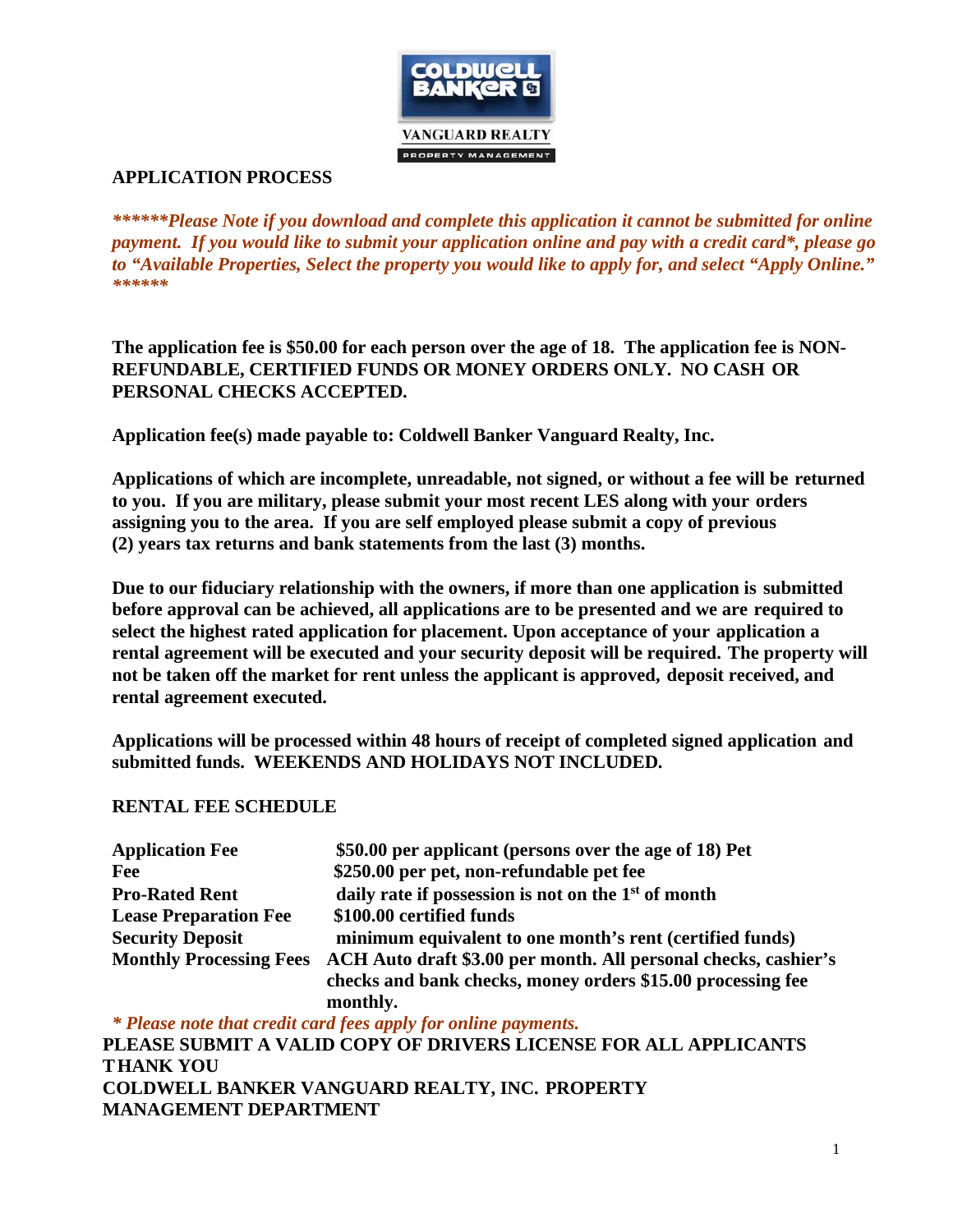#### **RESIDENTSELECTION CRITERIA**

- **1. All adult applicants 18 years of age and older must submit a fully completed, dated and signed rental application and non-refundable application fee. Applicant may be required to be approved by a condo/homeowner's association and may have to pay an additional application fee for this approval.**
- **2. Applicants must have a gross income of at least three times the monthly rent. A minimum of two years residential rental history will be required** *from a corporation or real estate property management company***.**
- **3. Credit history and/or Civil Court Records must not contain slow pays, judgments, eviction filing, Collections, liens or bankruptcy within the past 4 years.**
- **4. Self employed applicants will be required to produce 2 years of tax returns or 1099s and 3 months bank statement. Non employed individuals must provide verifiable proof of income.**
- **5. All sources of other income must be verifiable if needed to qualify for a rental unit.**
- **6. Criminal records must contain no convictions for felonies within the past seven years and no sexual convictions ever. Also, you cannot have a misdemeanor conviction for a crime of physical violence within the last 7 years.**
- **7. Previous rental history reports from landlords (corporations or real estate property management companies) must reflect timely payment, sufficient notice of intent to vacate, no complaints regarding noise, disturbances or illegal activities, no unpaid NSF checks and no damage to unit or failure to leave the property clean and without damage at time of lease termination.**
- **8. No pets (with the exception of medically necessary pets) of any kind are permitted without specific written permission of landlord in the lease document.**
- **9. Applicants will be required to pay a security deposit at the time of application approval. We reserve the right to require a higher security deposit and/or additional prepaid rent.**
- **10. The number of occupants must be in compliance with HUD standards/guidelines for the applied for unit.**
- **11. Any exceptions to our company's criteria will need to be submitted in writing to the rental agent for presentation to the owner(s) for consideration. If approval is then given for such exceptions, additional security deposit and/or additional advance rent payments may be required.**
- **12. Our company policy is to report all non-compliances with terms of your rental agreement or failure to pay rent or any amounts owed to the credit bureau.**

| APPLICANT'S SIGNATURE | <b>DATE</b> |
|-----------------------|-------------|
| APPLICANT'S SIGNATURE | <b>DATE</b> |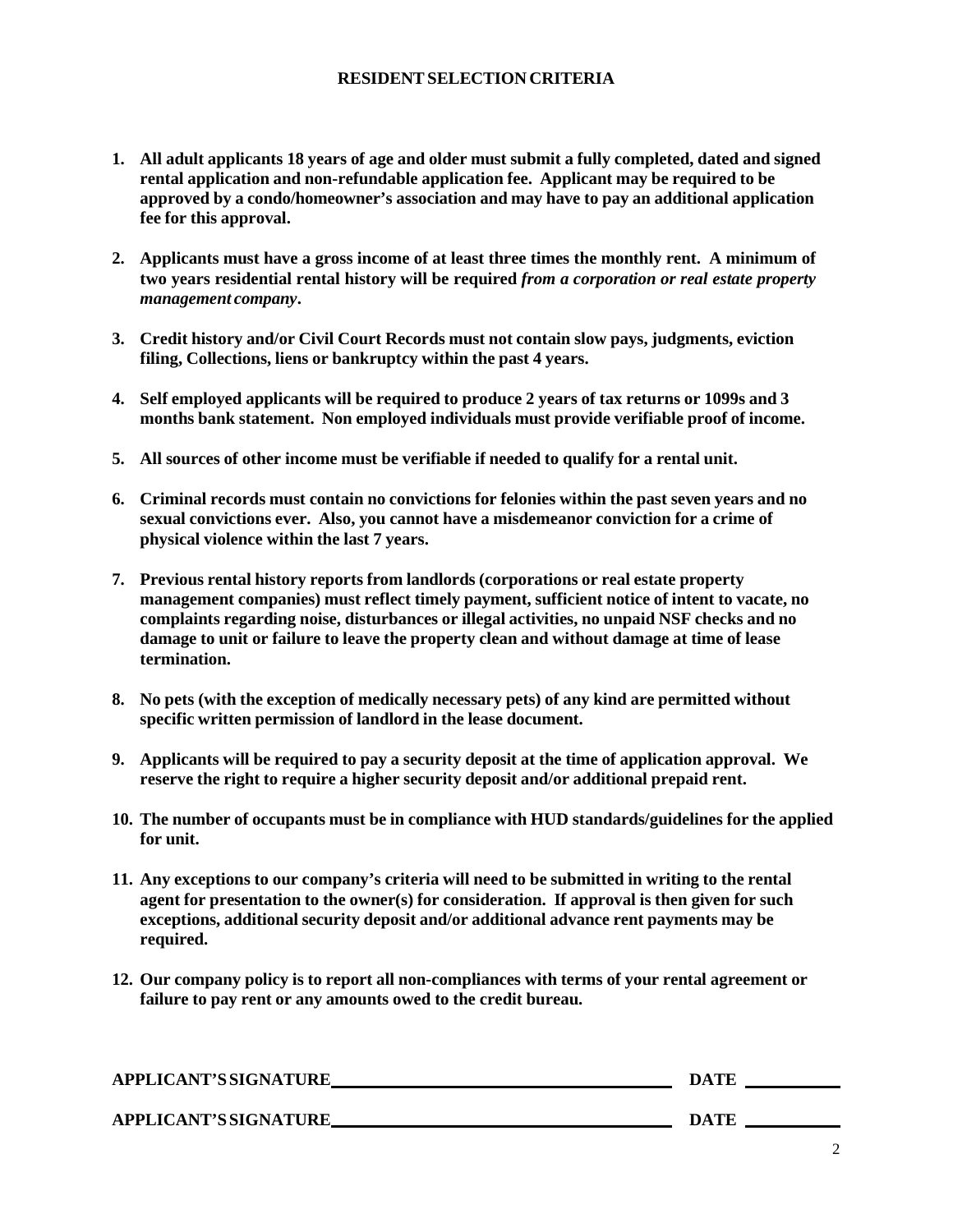### COLDWELL BANKER VANGUARD REALTY, INC. PROPERTY MANAGEMENT

#### APPLICATION FOR RENTAL

This information is sought to assure the most responsible residents and to assist management in case of emergency. *Each co-resident must submit separate application*. The credit check/application fee is \$50.00 for each adult application. ALL ADULTS MUST COMPLETE AN APPLICATION. C**REDIT CHECK/APPLICATION FEES ARE NON-REFUNDABLE.**

| Name<br>Last Name, First Name, Middle Initial                                     |  | $\text{Age}$ Sex D.O.B. |                           |  |
|-----------------------------------------------------------------------------------|--|-------------------------|---------------------------|--|
|                                                                                   |  |                         |                           |  |
|                                                                                   |  |                         |                           |  |
| Marital Status(check one) Married Single Divorced Separated                       |  |                         |                           |  |
|                                                                                   |  |                         |                           |  |
|                                                                                   |  |                         |                           |  |
|                                                                                   |  |                         |                           |  |
|                                                                                   |  |                         |                           |  |
|                                                                                   |  |                         |                           |  |
| E-mail E-mail Spouse                                                              |  |                         |                           |  |
| Current Street Address                                                            |  |                         |                           |  |
|                                                                                   |  |                         |                           |  |
|                                                                                   |  |                         |                           |  |
|                                                                                   |  |                         |                           |  |
|                                                                                   |  |                         |                           |  |
|                                                                                   |  |                         |                           |  |
|                                                                                   |  |                         |                           |  |
|                                                                                   |  |                         | Phone Phone               |  |
| <b>Employer Address</b>                                                           |  |                         |                           |  |
|                                                                                   |  |                         |                           |  |
|                                                                                   |  |                         | Hire Date?                |  |
| Supervisor:<br><u> 1980 - Johann Barbara, martxa amerikan personal (h. 1980).</u> |  |                         | Monthly income is over \$ |  |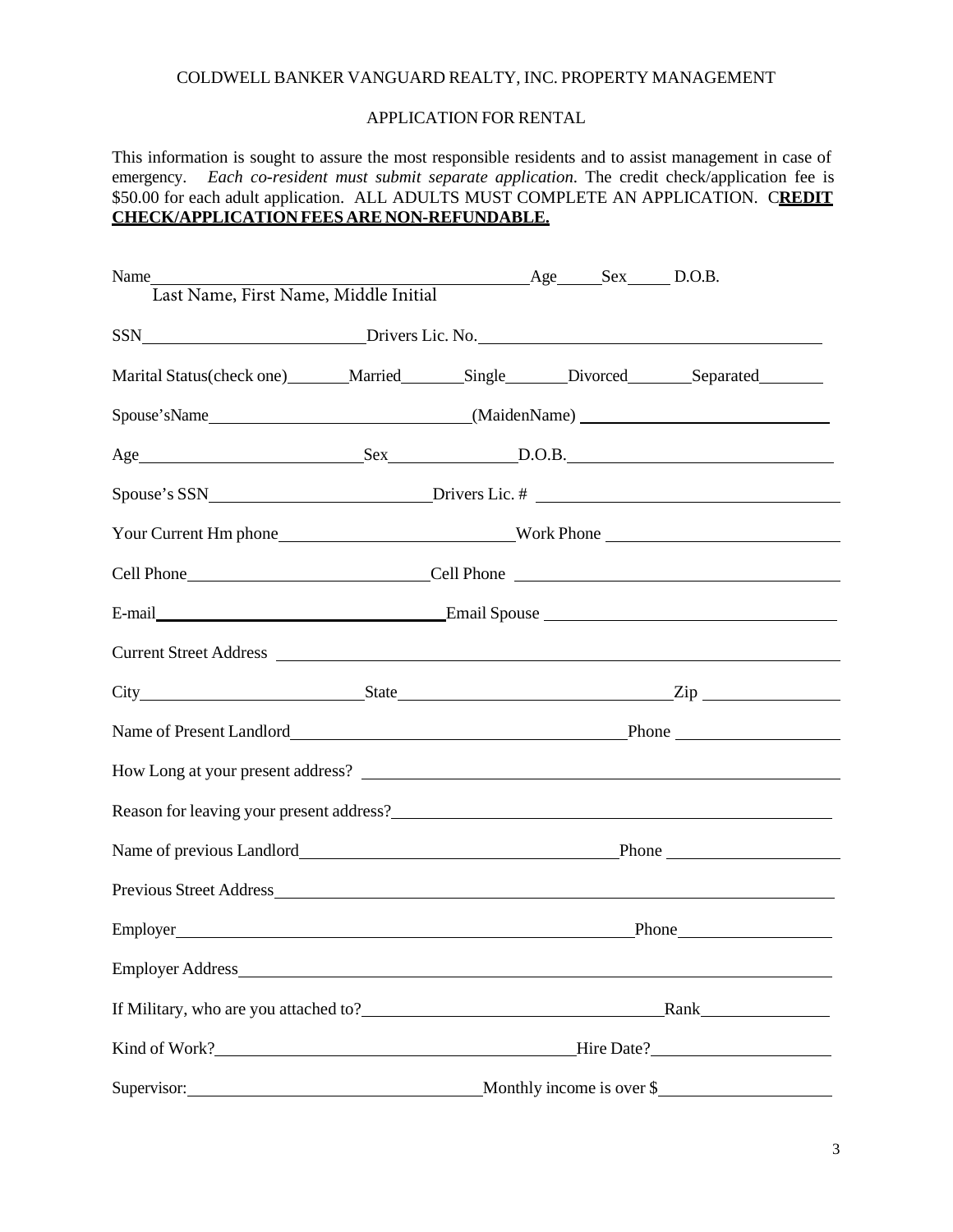|                                                                                                                             | Supervisor: Supervisor: Spouse's Monthly Income is over \$ |  |  |  |
|-----------------------------------------------------------------------------------------------------------------------------|------------------------------------------------------------|--|--|--|
|                                                                                                                             |                                                            |  |  |  |
|                                                                                                                             |                                                            |  |  |  |
| Date of Occupancy (move-in date)                                                                                            |                                                            |  |  |  |
| How long do you plan to rent from us?<br>Referred By<br>Referred By                                                         |                                                            |  |  |  |
|                                                                                                                             |                                                            |  |  |  |
|                                                                                                                             |                                                            |  |  |  |
| In the next 5 years do you plan to buy your own home?<br>10                                                                 |                                                            |  |  |  |
|                                                                                                                             |                                                            |  |  |  |
| Have you or your spouse ever been convicted of a felony?<br><u>Lave you or your spouse ever been convicted of a felony?</u> |                                                            |  |  |  |
|                                                                                                                             |                                                            |  |  |  |
| Have you or your spouse ever been evicted?                                                                                  |                                                            |  |  |  |
| Have you ever filed for bankruptcy? If so, when was it discharged? _________________________________                        |                                                            |  |  |  |
| Have you or your spouse ever been sued for non-payment of rent or for damages to the property you were<br>renting?          |                                                            |  |  |  |

List all vehicles to be parked on the premises by applicant, spouse, or children. (including cars, trucks, motorcycles, trailers, boats, etc.)

| Type of Vehicle | Make | Year | Lic No | State |
|-----------------|------|------|--------|-------|
|                 |      |      |        |       |
| Type of Vehicle | Make | Year | Lic No | State |
| Type of Vehicle | Make | Year | Lic No | State |

Total number of Occupants is \_\_\_\_\_\_\_\_\_\_ List names, age, relationship of all persons to be occupying premises (including; children, relatives, and other co-residents)

| Name | Age_ | Relationship Relationship |
|------|------|---------------------------|
| Name | Age  | <b>Relationship</b>       |
| Name | Age  | Relationship              |
| Name | Age  | <b>Relationship</b>       |